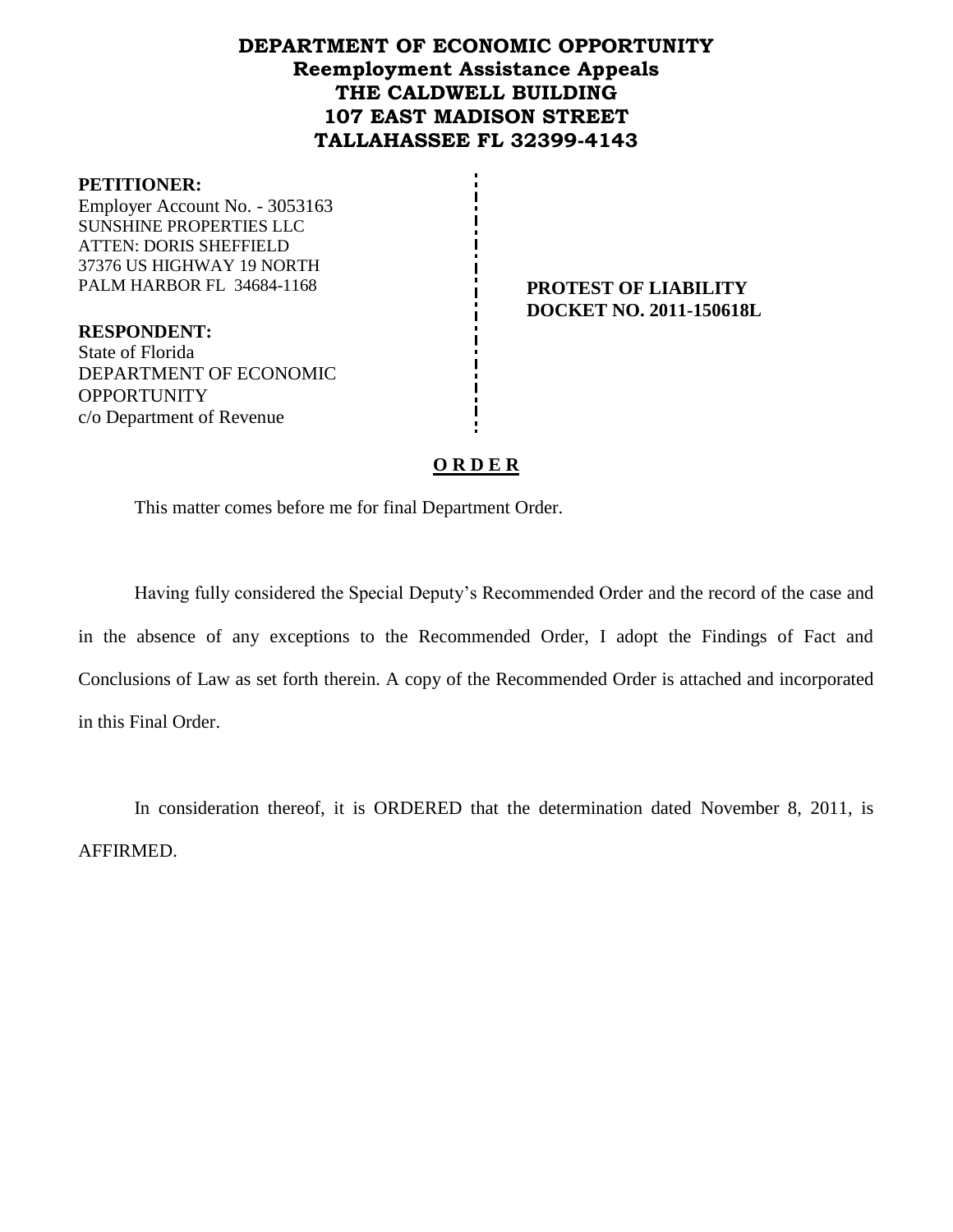#### **JUDICIAL REVIEW**

Any request for judicial review must be initiated within 30 days of the date the Order was filed. Judicial review is commenced by filing one copy of a *Notice of Appeal* with the DEPARTMENT OF ECONOMIC OPPORTUNITY at the address shown at the top of this Order and a second copy, with filing fees prescribed by law, with the appropriate District Court of Appeal. It is the responsibility of the party appealing to the Court to prepare a transcript of the record. If no court reporter was at the hearing, the transcript must be prepared from a copy of the Special Deputy's hearing recording, which may be requested from the Office of Appeals.

Cualquier solicitud para revisión judicial debe ser iniciada dentro de los 30 días a partir de la fecha en que la Orden fue registrada. La revisión judicial se comienza al registrar una copia de un *Aviso de Apelación* con la Agencia para la Innovación de la Fuerza Laboral [*DEPARTMENT OF ECONOMIC OPPORTUNITY]* en la dirección que aparece en la parte superior de este *Orden* y una segunda copia, con los honorarios de registro prescritos por la ley, con el Tribunal Distrital de Apelaciones pertinente. Es la responsabilidad de la parte apelando al tribunal la de preparar una transcripción del registro. Si en la audiencia no se encontraba ningún estenógrafo registrado en los tribunales, la transcripción debe ser preparada de una copia de la grabación de la audiencia del Delegado Especial [*Special Deputy*], la cual puede ser solicitada de la Oficina de Apelaciones.

Nenpòt demann pou yon revizyon jiridik fèt pou l kòmanse lan yon peryòd 30 jou apati de dat ke Lòd la te depoze a. Revizyon jiridik la kòmanse avèk depo yon kopi yon *Avi Dapèl* ki voye bay DEPARTMENT OF ECONOMIC OPPORTUNITY lan nan adrès ki parèt pi wo a, lan tèt *Lòd* sa a e yon dezyèm kopi, avèk frè depo ki preskri pa lalwa, bay Kou Dapèl Distrik apwopriye a. Se responsabilite pati k ap prezante apèl la bay Tribinal la pou l prepare yon kopi dosye a. Si pa te gen yon stenograf lan seyans lan, kopi a fèt pou l prepare apati de kopi anrejistreman seyans lan ke Adjwen Spesyal la te fè a, e ke w ka mande Biwo Dapèl la voye pou ou.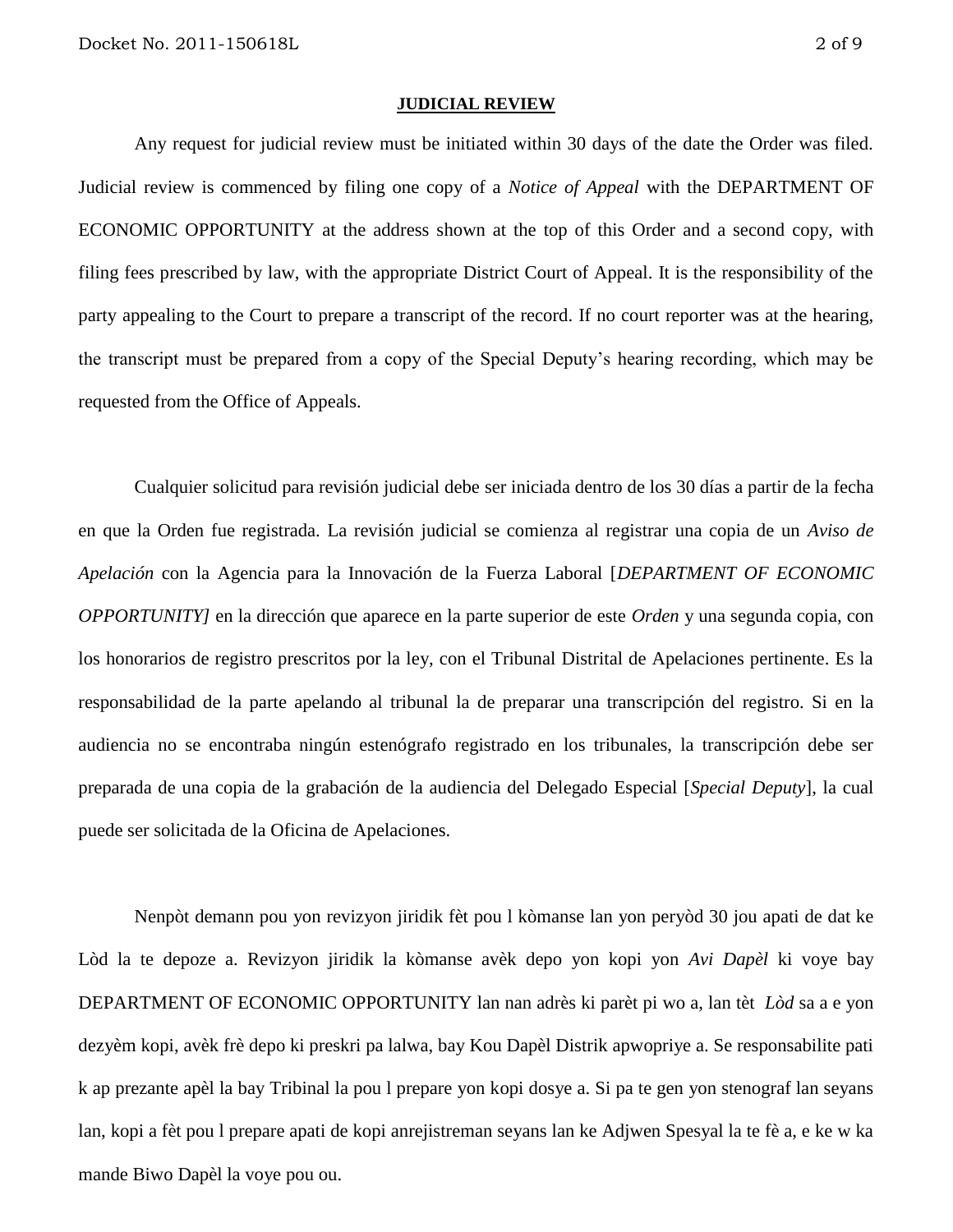DONE and ORDERED at Tallahassee, Florida, this \_\_\_\_\_\_\_ day of **July, 2012**.



Altemese Smith, Assistant Director, Reemployment Assistance Services DEPARTMENT OF ECONOMIC OPPORTUNITY

FILED ON THIS DATE PURSUANT TO § 120.52, FLORIDA STATUTES, WITH THE DESIGNATED DEPARTMENT CLERK, RECEIPT OF WHICH IS HEREBY ACKNOWLEDGED.

\_\_\_\_\_\_\_\_\_\_\_\_\_\_\_\_\_\_\_\_\_\_\_\_\_\_\_\_ \_\_\_\_\_\_\_\_\_\_\_\_ DEPUTY CLERK DATE

#### **CERTIFICATE OF SERVICE**

**I HEREBY CERTIFY that true and correct copies of the foregoing Final Order have been furnished to the persons listed below in the manner described, on the \_\_\_\_\_\_\_ day of July, 2012**.

Shmun 12.3

SHANEDRA Y. BARNES, Special Deputy Clerk DEPARTMENT OF ECONOMIC OPPORTUNITY Reemployment Assistance Appeals 107 EAST MADISON STREET TALLAHASSEE FL 32399-4143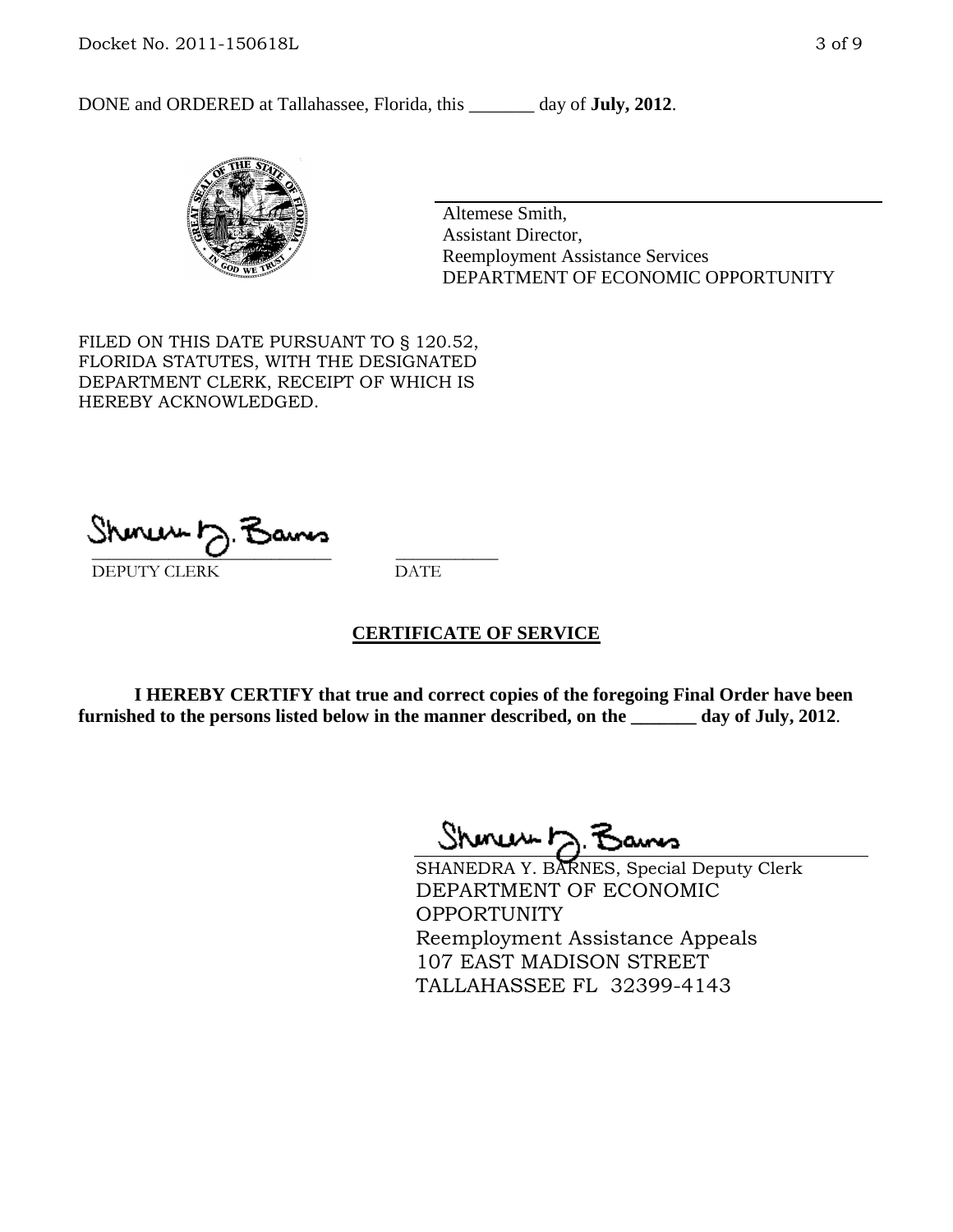By U.S. Mail:

SUNSHINE PROPERTIES LLC ATTEN: DORIS SHEFFIELD 37376 US HIGHWAY 19 NORTH PALM HARBOR FL 34684-1168

SUSAN E WAUGH P O BOX 2036 INDIAN RIVER MI 49749

DEPARTMENT OF REVENUE ATTN: VANDA RAGANS - CCOC #1 4624 5050 WEST TENNESSEE STREET TALLAHASSEE FL 32399

DOR BLOCKED CLAIMS UNIT ATTENTION MYRA TAYLOR P O BOX 6417 TALLAHASSEE FL 32314-6417

State of Florida DEPARTMENT OF ECONOMIC OPPORTUNITY c/o Department of Revenue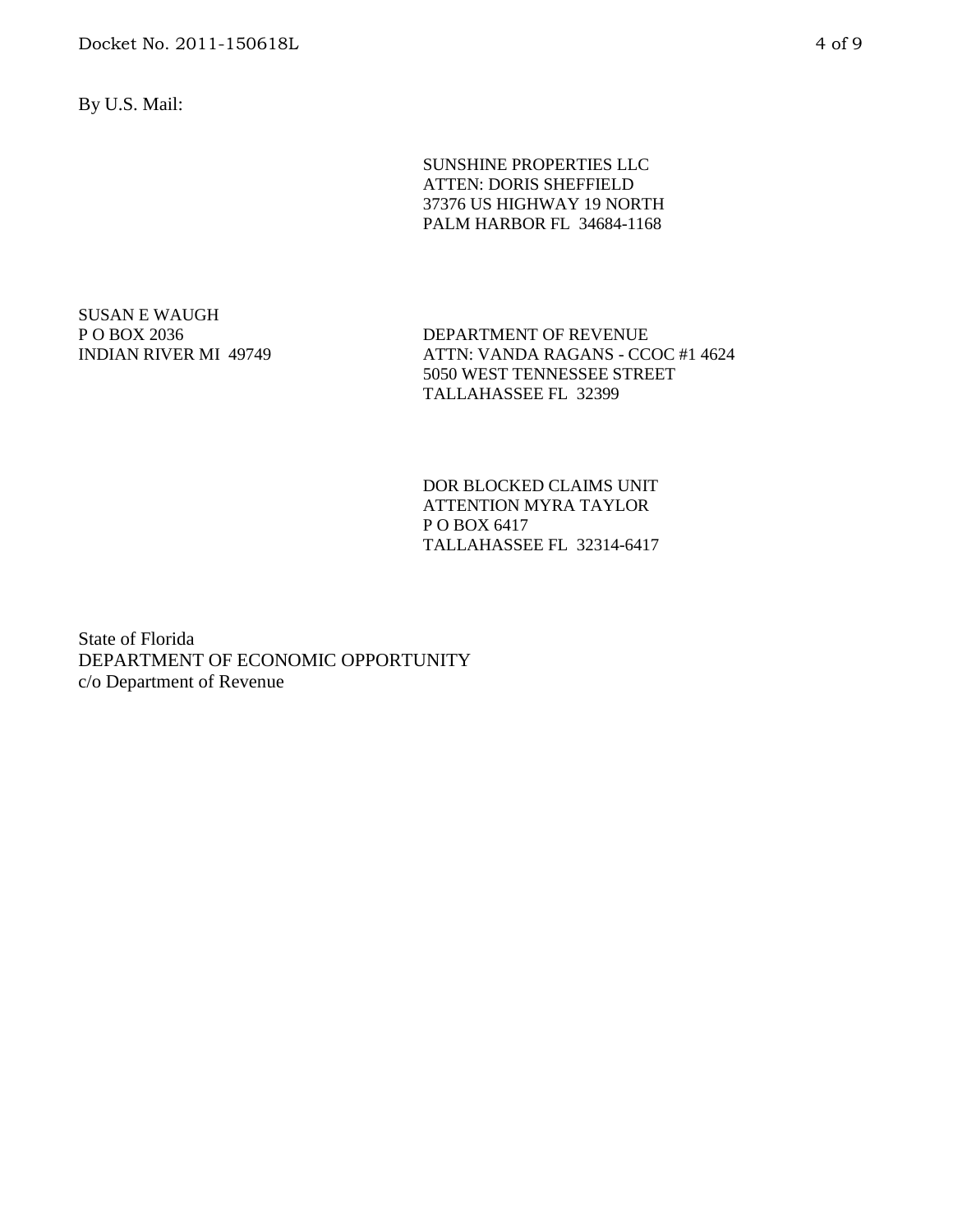## **DEPARTMENT OF ECONOMIC OPPORTUNITY Unemployment Compensation Appeals**

MSC 347 CALDWELL BUILDING 107 EAST MADISON STREET TALLAHASSEE FL 32399-4143

#### **PETITIONER:**

Employer Account No. - 3053163 SUNSHINE PROPERTIES LLC ATTEN: DORIS SHEFFIELD 37376 US HIGHWAY 19 NORTH PALM HARBOR FL 34684-1168

> **PROTEST OF LIABILITY DOCKET NO. 2011-150618L**

#### **RESPONDENT:**

State of Florida DEPARTMENT OF ECONOMIC **OPPORTUNITY** c/o Department of Revenue

# **RECOMMENDED ORDER OF SPECIAL DEPUTY**

TO: Assistant Director, Interim Executive Director, Unemployment Compensation Services DEPARTMENT OF ECONOMIC OPPORTUNITY

This matter comes before the undersigned Special Deputy pursuant to the Petitioner's protest of the Respondent's determination dated November 8, 2011.

After due notice to the parties, a telephone hearing was held on April 20, 2012. A worker for the Petitioner appeared and testified at the hearing. The Joined Party appeared and testified on her own behalf. A tax specialist II appeared and testified on behalf of the Respondent.

The record of the case, including the recording of the hearing and any exhibits submitted in evidence, is herewith transmitted. Proposed Findings of Fact and Conclusions of Law were not received.

#### **Issue:**

Whether services performed for the Petitioner by the Joined Party constitute insured employment, and if so, the effective date of liability, pursuant to Section 443.036(19), 443.036(21); 443.1216, Florida **Statutes.** 

Whether the Petitioner meets liability requirements for Florida unemployment compensation contributions, and if so, the effective date of liability, pursuant to Sections 443.036(19); 443.036(21), Florida Statutes.

## **Findings of Fact:**

1. The Petitioner is a limited liability company formed for the purpose of running a mobile home park.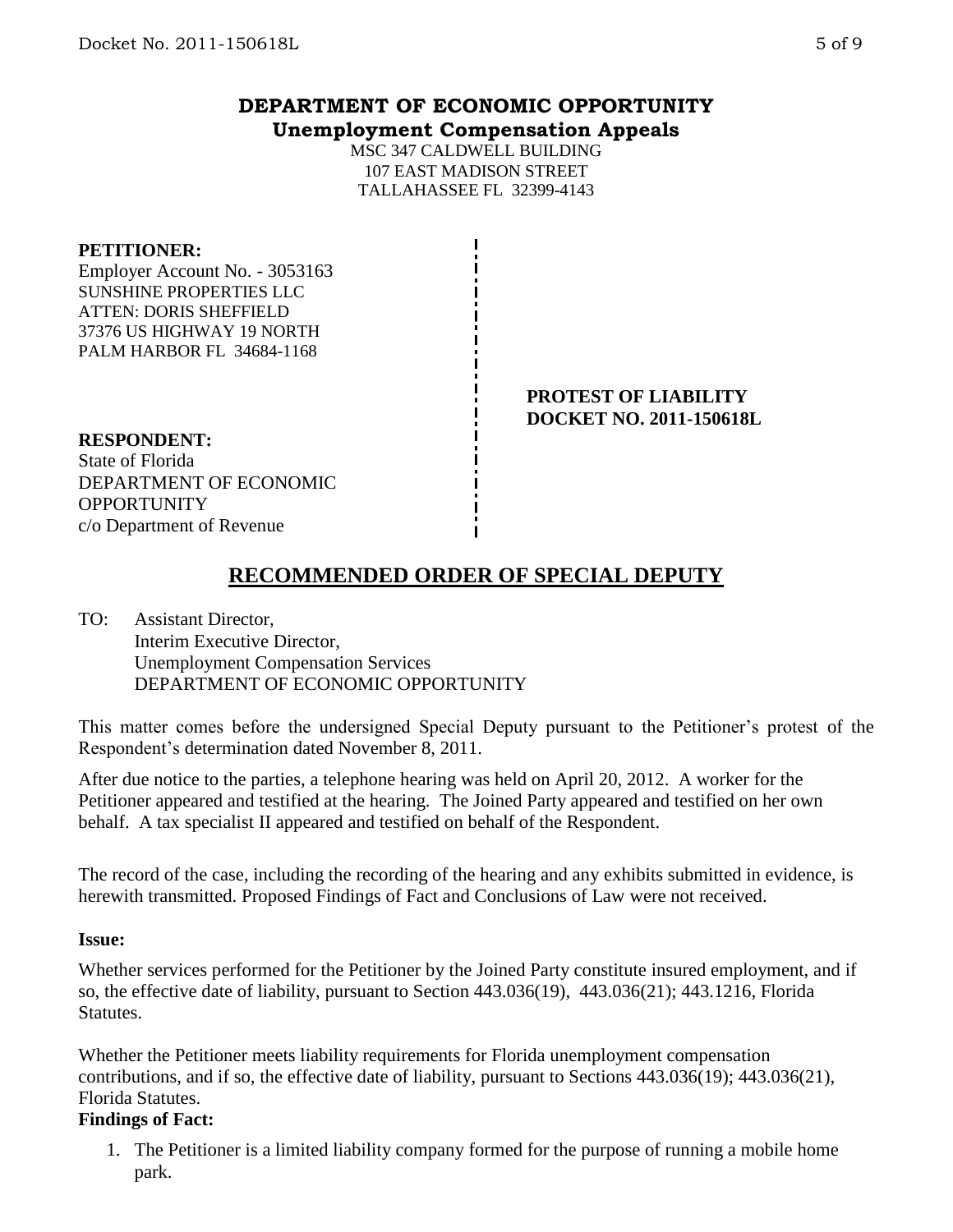- 2. The Joined Party provided services for the Petitioner as an office manager from February 1, 2011, through June 30, 2011.
- 3. The Joined Party was responsible for the day to day running of the business, including filing, answering phones, dealing with walk in customers, collecting rents, handling complaints, cleaning, and laundry.
- 4. The Joined Party was expected to work from 9am until 12. The Joined Party was required to work Monday through Saturday. The Joined Party was required to be on-call on Sunday and on evenings.
- 5. The Joined Party was given daily direction by the Petitioner.
- 6. The Petitioner set the rental rates. The Petitioner had final authority on any decisions that needed to be made. The Joined Party was required to get permission from the Petitioner in order to make any sort of rent accommodations or special deals.
- 7. The Petitioner provided living quarters for the Joined Party. The Petitioner provided a computer, printer, fax, telephone, and pool supplies. The Joined Party had no expenses in conjunction with the work. The Petitioner provided business cards for the Joined Party with the name and address of the mobile home park along with the Joined Party's name and title of manager.
- 8. The Joined Party was paid \$1,750 per month.

## **Conclusions of Law:**

- 9. The issue in this case, whether services performed for the Petitioner constitute employment subject to the Florida Unemployment Compensation Law, is governed by Chapter 443, Florida Statutes. Section 443.1216(1)(a)2., Florida Statutes, provides that employment subject to the chapter includes service performed by individuals under the usual common law rules applicable in determining an employer-employee relationship.
- 10. The Supreme Court of the United States held that the term "usual common law rules" is to be used in a generic sense to mean the "standards developed by the courts through the years of adjudication." United States v. W.M. Webb, Inc., 397 U.S. 179 (1970).
- 11. The Supreme Court of Florida adopted and approved the tests in 1 Restatement of Law, Agency 2d Section 220 (1958), for use to determine if an employment relationship exists. See Cantor v. Cochran, 184 So.2d 173 (Fla. 1966); Miami Herald Publishing Co. v. Kendall, 88 So.2d 276 (Fla. 1956); Magarian v. Southern Fruit Distributors, 1 So.2d 858 (Fla. 1941); see also Kane Furniture Corp. v. R. Miranda, 506 So.2d 1061 (Fla. 2d DCA 1987).
- 12. Restatement of Law is a publication, prepared under the auspices of the American Law Institute, which explains the meaning of the law with regard to various court rulings. The Restatement sets forth a nonexclusive list of factors that are to be considered when judging whether a relationship is an employment relationship or an independent contractor relationship.
- 13. 1 Restatement of Law, Agency 2d Section 220 (1958) provides:
	- (1) A servant is a person employed to perform services for another and who, in the performance of the services, is subject to the other's control or right of control.
	- (2) The following matters of fact, among others, are to be considered:
		- (a) the extent of control which, by the agreement, the business may exercise over the details of the work;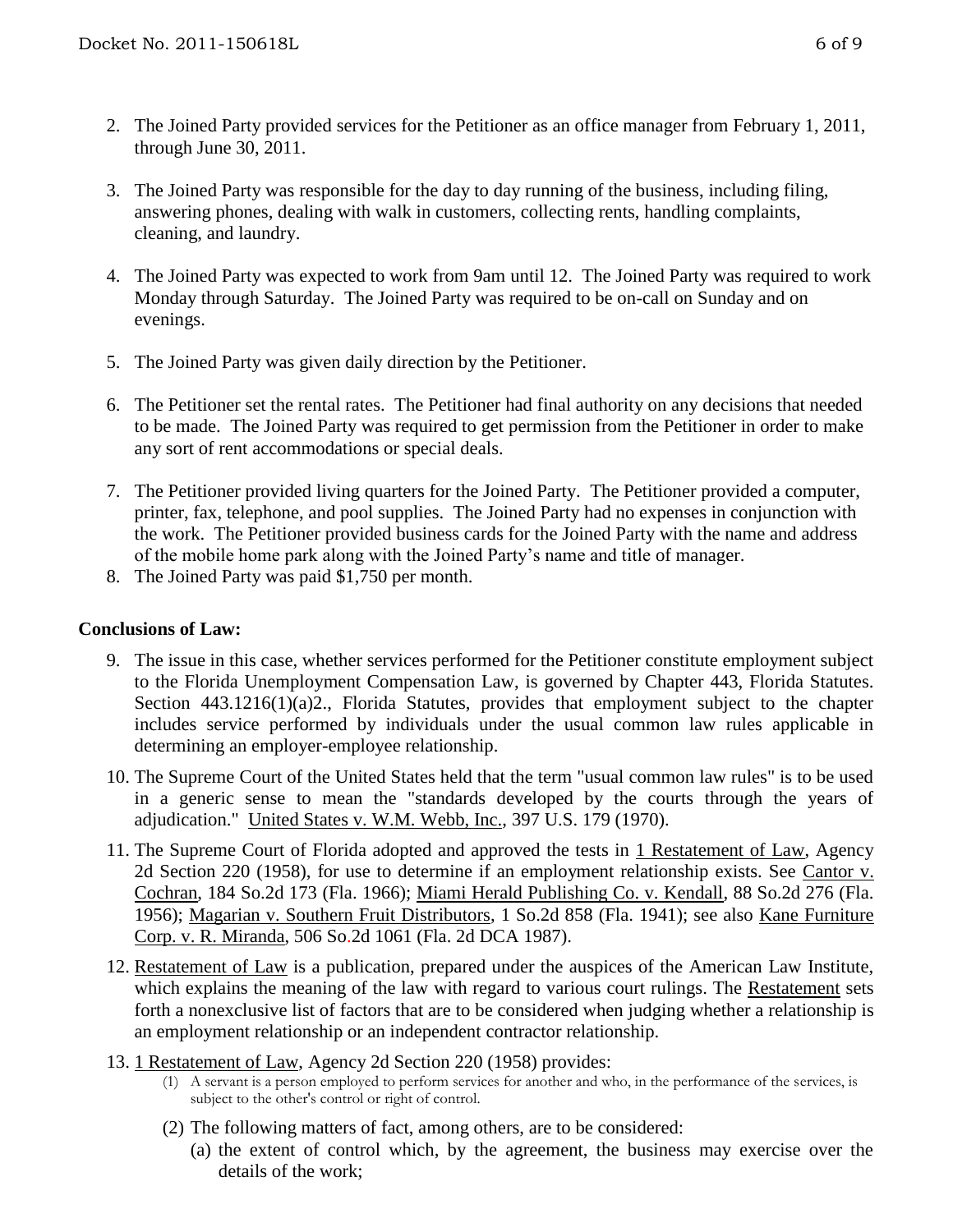- (b) whether or not the one employed is engaged in a distinct occupation or business;
- (c) the kind of occupation, with reference to whether, in the locality, the work is usually done under the direction of the employer or by a specialist without supervision;
- (d) the skill required in the particular occupation;
- (e) whether the employer or the worker supplies the instrumentalities, tools, and the place of work for the person doing the work;
- (f) the length of time for which the person is employed;
- (g) the method of payment, whether by the time or by the job;
- (h) whether or not the work is a part of the regular business of the employer;
- (i) whether or not the parties believe they are creating the relation of master and servant;
- (j) whether the principal is or is not in business.
- 14. Comments in the Restatement explain that the word "servant" does not exclusively connote manual labor, and the word "employee" has largely replaced "servant" in statutes dealing with various aspects of the working relationship between two parties. In Department of Health and Rehabilitative Services v. Department of Labor & Employment Security, 472 So.2d 1284 (Fla. 1<sup>st</sup> DCA 1985) the court confirmed that the factors listed in the Restatement are the proper factors to be considered in determining whether an employer-employee relationship exists. However, in citing La Grande v. B&L Services, Inc., 432 So.2d 1364, 1366 (Fla.  $1<sup>st</sup> DCA$  1983), the court acknowledged that the question of whether a person is properly classified an employee or an independent contractor often cannot be answered by reference to "hard and fast" rules, but rather must be addressed on a case-by-case basis.
- 15. The record reveals that the Petitioner exercised control over when, where, and how the work was to be performed. The Joined Party was required to be on site during set hours six days per week. The Joined Party was required to be on-call on the seventh day as well as on evenings. The Joined Party operated under the Petitioner's direction and was unable to make any business decision without the permission of the Petitioner.
- 16. The Petitioner provided the work place, tools, and materials needed to perform the work. The Joined Party had no expenses in conjunction with the work.
- 17. The Joined Party was paid a monthly salary. Payment by time tends to indicate an employeremployee relationship between the parties.
- 18. The work performed by the Joined Party as manager was a normal part of the day to day business of the Petitioner's mobile home park.
- 19. A preponderance of the evidence presented in this case reveals that the Petitioner exercised sufficient control over the Joined Party as to create an employer-employee relationship between the parties.
- 20. Florida Law provides that any employing unit that in a calendar quarter during the current or preceding year paid wages of at least \$1500 for services in employment is an employer subject to chapter 443.1215.
- 21. The Petitioner paid \$3,500 in wages to the Joined Party in the first quarter of 2011. The Petitioner paid \$5,250 to the Joined Party in the second quarter of 2011. Accordingly, the Petitioner is a liable employer.

**Recommendation:** It is recommended that the determination dated November 8, 2011, be AFFIRMED.

Respectfully submitted on June 12, 2012.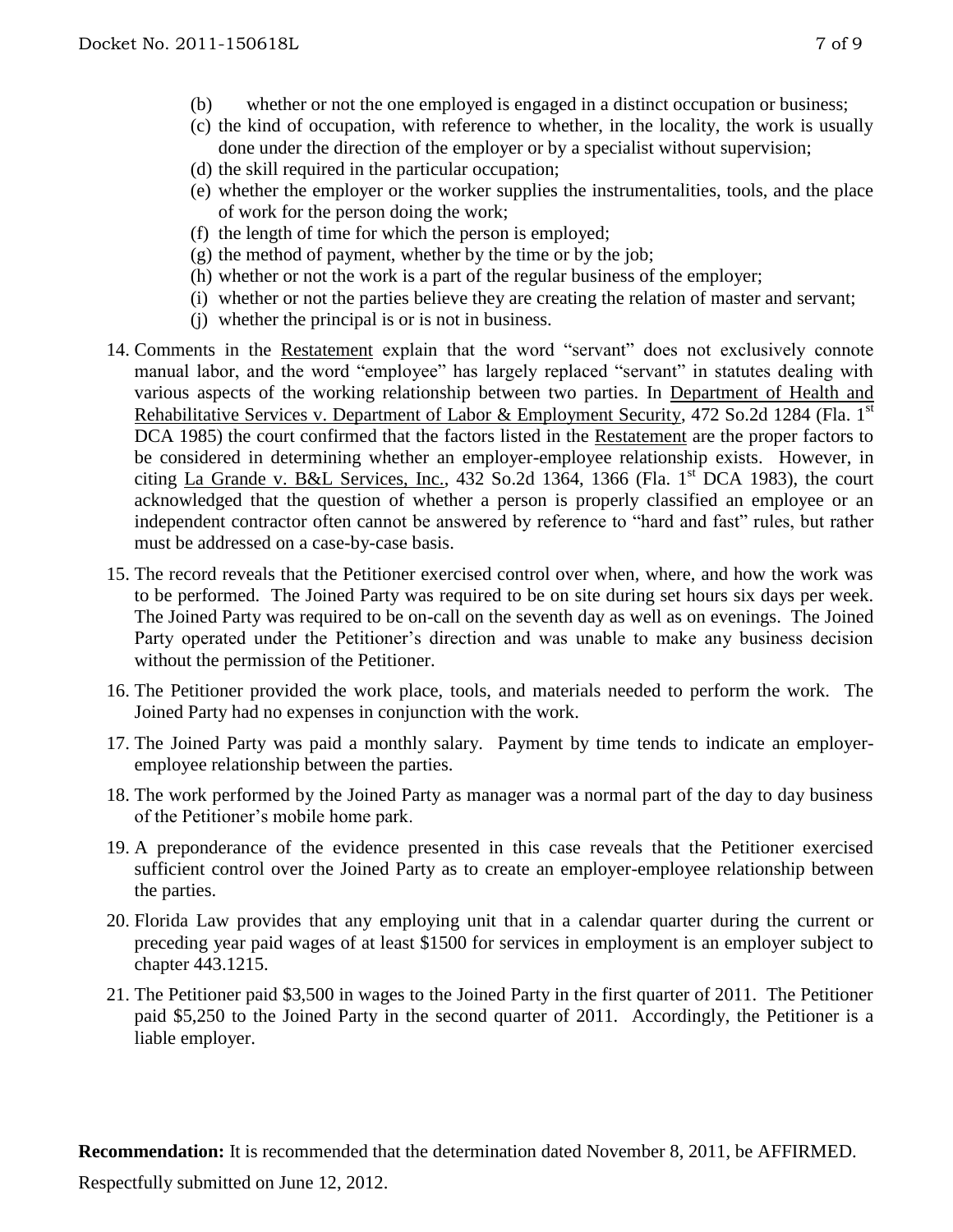

KRIS LONKANI, Special Deputy Office of Appeals

A party aggrieved by the *Recommended Order* may file written exceptions to the Director at the address shown above within fifteen days of the mailing date of the *Recommended Order*. Any opposing party may file counter exceptions within ten days of the mailing of the original exceptions. A brief in opposition to counter exceptions may be filed within ten days of the mailing of the counter exceptions. Any party initiating such correspondence must send a copy of the correspondence to each party of record and indicate that copies were sent.

Una parte que se vea perjudicada por la *Orden Recomendada* puede registrar excepciones por escrito al Director Designado en la dirección que aparece arriba dentro de quince días a partir de la fecha del envío por correo de la *Orden Recomendada*. Cualquier contraparte puede registrar contra-excepciones dentro de los diez días a partir de la fecha de envió por correo de las excepciones originales. Un sumario en oposición a contra-excepciones puede ser registrado dentro de los diez días a partir de la fecha de envío por correo de las contra-excepciones. Cualquier parte que dé inicio a tal correspondencia debe enviarle una copia de tal correspondencia a cada parte contenida en el registro y señalar que copias fueron remitidas.

Yon pati ke *Lòd Rekòmande* a afekte ka prezante de eksklizyon alekri bay Direktè Adjwen an lan adrès ki parèt anlè a lan yon peryòd kenz jou apati de dat ke *Lòd Rekòmande* a te poste a. Nenpòt pati ki fè opozisyon ka prezante objeksyon a eksklizyon yo lan yon peryòd dis jou apati de lè ke objeksyon a eksklizyon orijinal yo te poste. Yon dosye ki prezante ann opozisyon a objeksyon a eksklizyon yo, ka prezante lan yon peryòd dis jou apati de dat ke objeksyon a eksklizyon yo te poste. Nenpòt pati ki angaje yon korespondans konsa dwe voye yon kopi kourye a bay chak pati ki enplike lan dosye a e endike ke yo te voye kopi yo.

Shinuw h

SHANEDRA Y. BARNES, Special Deputy Clerk

**Date Mailed: June 12, 2012**

Copies mailed to: Petitioner Respondent Joined Party

> SUSAN E WAUGH P O BOX 2036 INDIAN RIVER MI 49749

DEPARTMENT OF REVENUE ATTN: VANDA RAGANS - CCOC #1 4624 5050 WEST TENNESSEE STREET TALLAHASSEE FL 32399

DOR BLOCKED CLAIMS UNIT ATTENTION MYRA TAYLOR